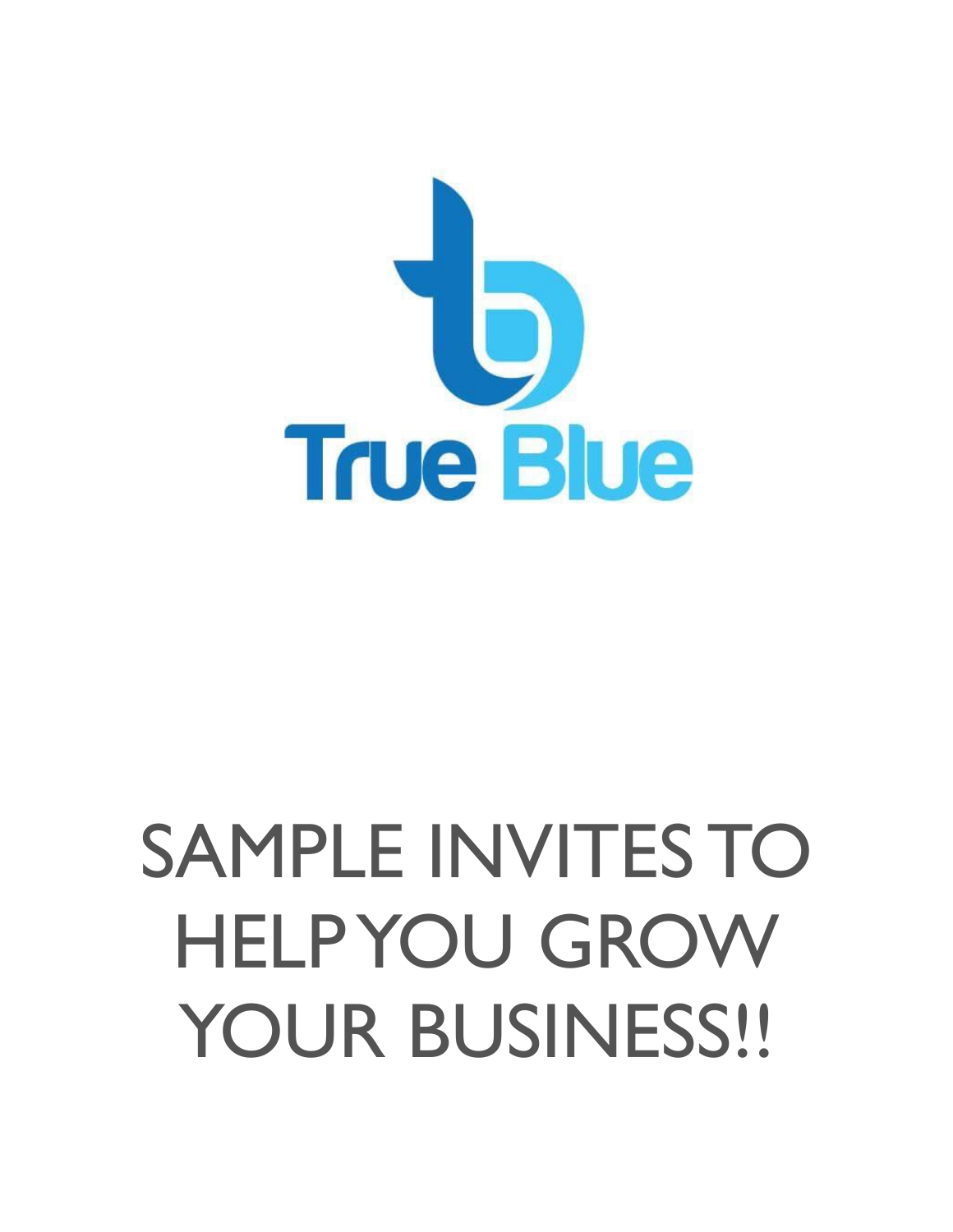

(Warm market)

As you know, I've been working at…………..for (duration of time) and thoroughly enjoy some aspects of it. But what you may not know, is that I don't feel like it's going to provide me with what I want long term. I have found something that I feel just may be the answer and I'm really excited about it. It may or may not be something that you're interested in but I'd love for you to support me and learn more about it. I'm having a zoom/ home meeting (day and time). Can I count on you to be there?

As you know, I've been working at…………..for (duration of time) and thoroughly enjoy some aspects of it. But what you may not know, is that I don't feel like it's going to provide me with what I want long term. I have found something that I feel just may be the answer and I'm really excited about it. It may or may not be something you're interested in, however I think it is going to be huge and you need to know about it.

Hey Bob! I'm reaching out because I just started a side business that I am extremely excited about. It may or may not be something that you're interested in but I would love for your to come jump on a zoom that I'm hosting and lend me your support by learning more about what I'm doing.

Holy Moly, you have got to hear what I just learned! Do you have 10 minutes today?!

Hey Bob! (Insert compliment) —- (for example, Great to see you yesterday, you look GREAT! (emoji)——- I am certain you are going to be SO EXCITED like I was because (insert reason) ——- (example, you care about your health).—— Have you heard of Nutrigenomics? Would love to share what I have learned…..I can shoot you over a quick video to start - if not for you after you watch, no worries. But I think you'll want to know and be thankful! Got 10 minutes today?

Health conscious individuals:

Hey Bob, I know you care about your health SO MUCH, let's face it…..YOU INSPIRE ME! I've just learned about a new science called nutrigenomics. I am BLOWN away. Have you heard of it before? If no: Oh goodness, you've got to hear about it….do you have 10 minutes to watch a video if I sent it over? If yes: Awesome, what are you doing to activate your body?